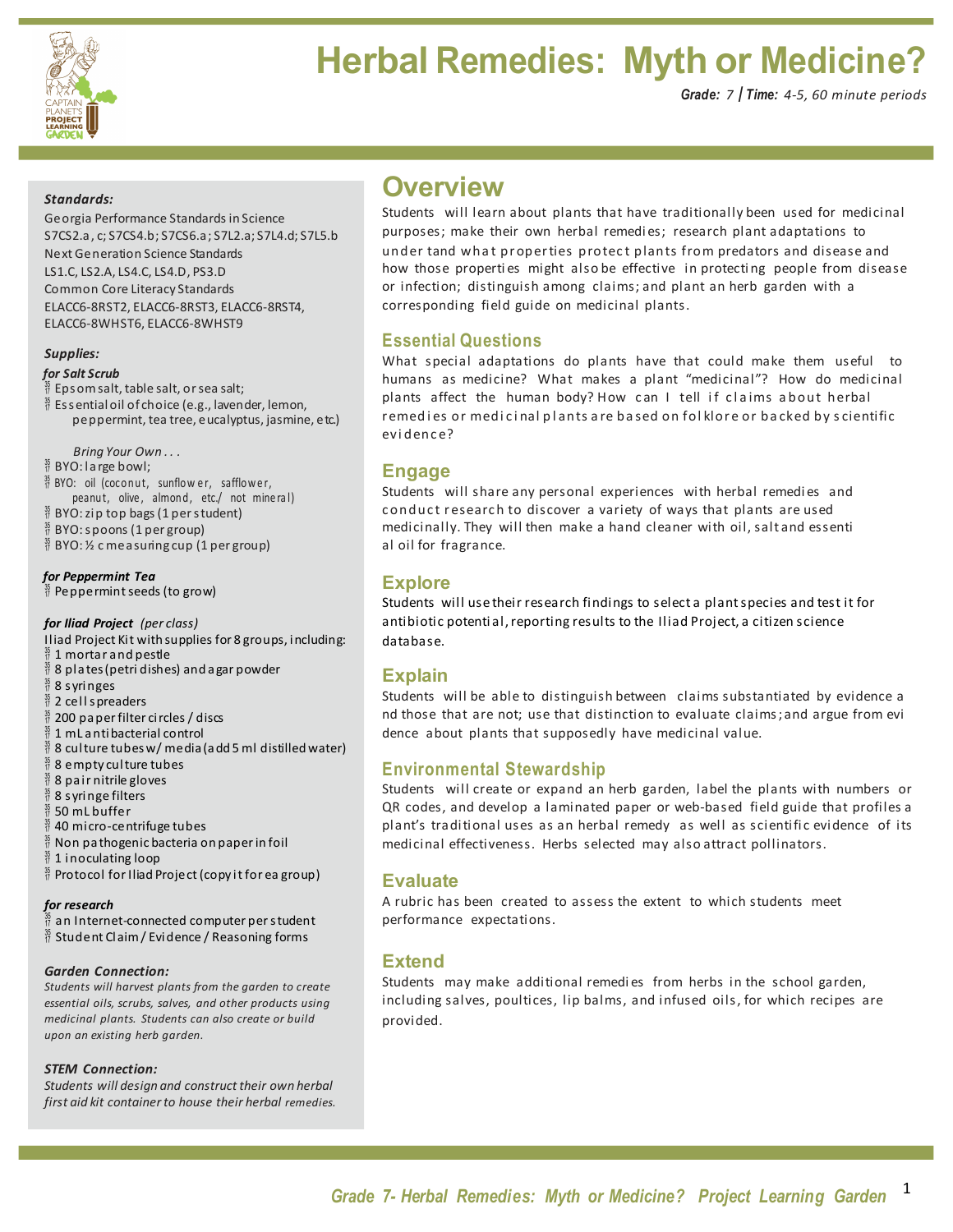### **Standards**

#### *GEORGIA PERFORMANCE STANDARDS IN SCIENCE*

#### **S7CS2. Students will use standard safety practices for all classroom laboratory and field investigations.**

- a. Follow correct procedures for use of scientific apparatus.
- c. Follow correct protocol for identifying and reporting safety problems and violations.

### S7CS4. Students will use tools and instruments for observing, measuring, and manipulating equipment and materials in

### **scientific activities.**

- b. Use appropriate tools for measuring objects and/or substances.
- **S7CS6. Students will communicate scientific ideas and activities clearly.**
	- a. Write clear,step-by-step instructions for conducting particularscientific investigations, operating a piece of equipment, or following a procedure.
- **S7L2. Students will describe the structure and function of cells, tissues, organs, and organ systems.**
	- a. Explain that cellstake in nutrients in order to grow and divide and to make needed materials.
- **S7L4. Students will examine the dependence of organisms on one another and their environments.** d. Categorize relationships between organisms that are competitive or mutually benefi cial.
- **S7L5.** Students will examine the evolution of living organisms through inherited characteristics that promote survival or **organisms and the survival of successive generations of their offspring.**
	- b. Describe ways in which species on earth have evolved due to natural selection.

#### *NEXT GENERATION SCIENCE STANDARDS*

#### **LS1.C: Organization for Matter and Energy Flow in Organisms**

Within individual organisms, food moves through a series of chemical reactions in which it is broken down and rearranged to form new molecules, to support growth, or to release energy. (MS-LS1-7)

#### **LS2.A: Interdependent Relationships in Ecosystems**

Organisms, and populations of organisms, are dependent on their environmenta l interactions both with other living things and with nonliving factors. (MS-LS2-1)

Growth of organisms and population increases are limited by access to resources. (MS-LS2-1)

#### **LS4.C: Adaptation**

Adaptation by natural selection acting over generations is one important process by which species change over time in response to changes in environmental conditions. Traits that support successful survival and reproduction in the new environment become more common; those that do not become less common. Thus, the distribution of traits in a population changes. (MS-LS4-6)

#### **LS4.D: Biodiversity and Humans**

Changes in biodiversity can influence humans'resources,such as food, energy, and medicines, as well as ecosystem services that humans rely on—for example, water purification and recycling. (secondary to MS-LS2-5)

#### **PS3.D: Energy in Chemical Processes and Everyday Life**

The chemical reaction by which plants produce complex food molecules (sugars) requires an energy input (i.e., from sunlight) to occur. In this reaction, carbon dioxide and water combine to form carbon-based organicmolecules and release oxygen. (secondary to MS-LS1-6)

#### **COMMON CORE LITERACY STANDARDS**

**ELACC6-8RST2:** Determi ne the central ideas or conclusions of a text; provide an accurate summary of the text distinct from prior knowledge or opinions.

ELACC6-8RST3: Follow precisely a multistep procedure when carrying out experiments, taking measurements, orperf orming technical tasks.

**ELACC6-8RST4:** Determi ne the meaning of symbols, key terms, and other domain-specificwords and phrases as they are used in a specific scientific or technical context relevant to grades 6-8 texts and topics.

**ELACC6-8WHST6**: Use technol ogy, including the Internet, to produce and publish writing and present the relationships between i nformation and ideas clearly and efficiently.

**ELACC6-8WHST9:** Draw evidence from informational texts to support analysisreflection, and research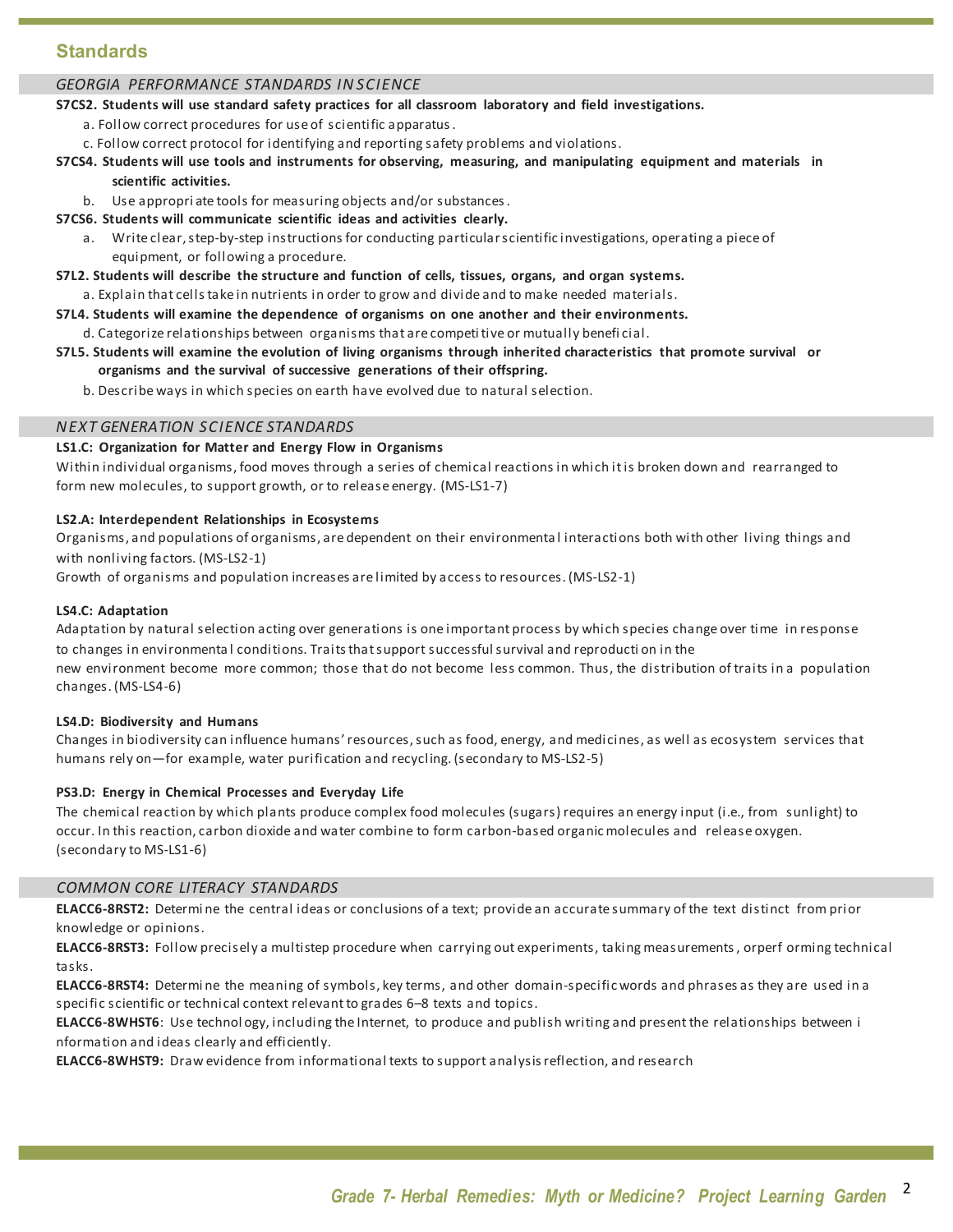### **Teacher Background Information**

#### **Medicinal Plants**

- Do you think that ginger gets rid of an upset stomach? Does Cayenne pepper get rid of a headache? No and plants don't have the equivalent of human body parts. So why do they have chemicals in them that help sooth a person's upset stomach or headache? The phytochemicals w/in these plants react with our bodies to cause the reactions. These chemicals will react differently to different parts of our bodies, seemingly unrelated. Such asfoamflower which treats both diarrhea and mouth sores. Also, they may have different reactions when applied with different methods.
- Cayenne pepper relieves headaches when takeninternally but applied topically it relieves sore muscles and arthritis. Why would a plant have these chemicals? Why would it waste energy in creating them? Perhaps to prevent herbivory or fungal diseases. It is important to point out that just because these medicines come from a plant does not mean they are totally safe. There are a number of plants that are just plain poisonous, but you can also overdose on beneficial plants. Just as an aspirin (derived from willow bark) may cure a headache, taking the whole bottle may kill you. The same can happen with medicinal plants. It is important to follow directions and be sure plants are identified properly.
- Plants are made up of many different components. There are physical components that we can see that make up plant structures like the stem, leaves, and roots, or adaptations like thorns, hairs or a waxy coating. There are also structural components like tiny tubes that draw water up from the ground or send energy from leaves to roots.
- In addition, inside of plants there are components such as pigments that, although we can tell they exist, we cannot actually see without a strong microscope. Pigments reflect light, allowing usto see plants as certain colors, and also absorb solar energy in the plant's process of making its own food called photosynthesis.
- Other "invisible" components of plants are chemicals often produced as defense against herbivores orfungal diseases. Because of these chemicals, many of these plants have been used historically and are used today as medicine by humans.
- Long ago, people thought of forest and fields as their pharmacies. Today, although most of our medicines are manufactured by pharmaceutical companies, many were and still are derived from natural sources like the plants we will be using in this lesson.

### **Phytochemicals**

Phytochemicals are non-nutritive plant chemicals that have protective or disease preventive properties. They are nonessential nutrients, meaning that they are not required by the human body for sustaining life. It is well- known that plants produce these chemicals to protect themselves but recent research demonstrates that they can also protect humans against diseases. There are more than thousand known phytochemicals.

### **Efficacy of Herbal Remedies**

In popular culture, folk remedies and herbal cures are often referred to as "alternative medicine." However, in the world of science there are onlythree possibilities regarding the effectiveness of plant based medicine :

- 1. Medicine that rigorous, peer-reviewed scientific investigation and clinical trials have shown to be effective;
- 2. Medicine that scientific investigation has shown to be ineffective, and;
- 3. Medicine that has not yet been researched well enough to determine whether it is effective.

Some of the concerns about herbal remedies that have not been through a rigorous, peer-reviewed, replicable test:

- They are not regulated by the FDA and therefore may not contain what their labels say they do
- The contents may be of unknown purity and the dosage may be inappropriate (too little or too much)
- Taking unsubstantiated herbal remedies that may prevent someone from taking medicine that is effective
- Herbal remedies may cause side effects
- Herbal remedies may interact with prescription drugs to cause problems

In evaluating the effectiveness of plant-based medicines, students should consider the source of claims about effectiveness, and conduct research using reliable sources.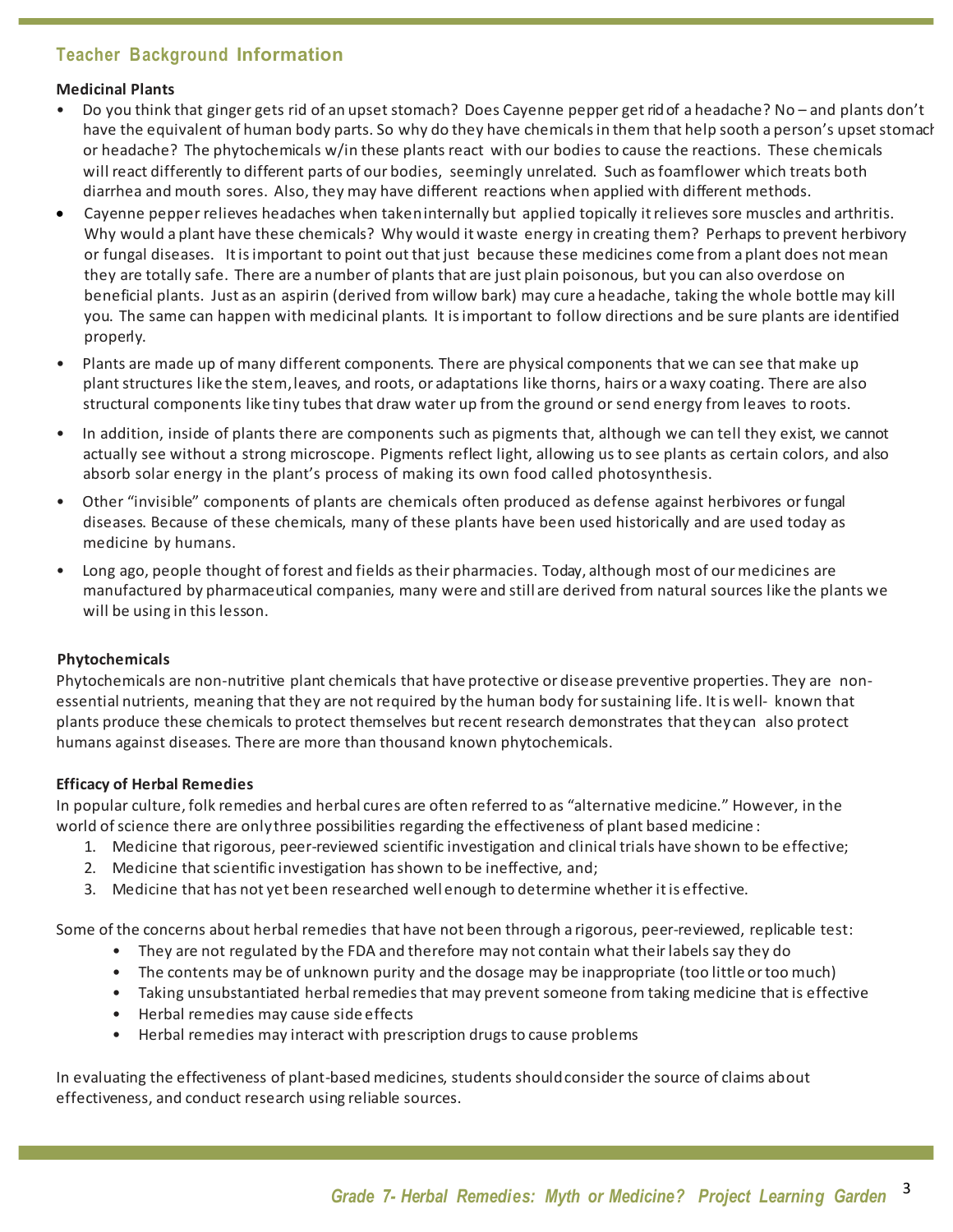### **Teacher Preparation**

- Study the background information, if necessary.
- Determine which garden plants can be harvested for the activities you choose to do and gather the necessary materials needed for each activity. If the plant is not available in your garden you can purchase itfrom your local market. NOTE: some plants may need to be dried prior to making medicinal products.
- Have the directions for each Extension activity printed forstudent use at each station. Stations can be prepared ahead of time by having supplies set out and ready for use so that rotation can happen in a timely manner.

### **Engage**

- Show the class thisshort video about how Monarch butterflies depend on toxic plants to fight parasites: https://www.youtube.com/watch?feature=player\_embedded&v=6Mjs39mF17I Summarize information from these articles when initiating a conversation with the class about milkweed and its medicinal value to monarch butterflies
- Ask students to share personal experiences with herbal remedies or pharmaceuticals made from plants. Introduce this activity with the following questions:
	- Have you or someone in your family used herbal remedies or pharmaceuticals (over the counter or prescription drugs) made from plants before?
	- What plant was used and what effect was it supposed to have?
	- Do you think that scientific evidence backs this claim forthis plant's medical effectiveness, orthat the remedy was based on folklore without any scientific basis?
- Discuss adaptations that can cause plants to be used as medicine (see the teacher background information section) with the following questions:
	- » How can plants help humans with headaches orstomach aches when plantsdon't have these problems?
	- » What special adaptations do plants have that cause them to be useful to humans as medicine?
	- » How can I evaluate claims about medicines or cures made from plants?
	- » What are some examples of medicinal plants? Which ailments do they treat?
- (Optional) Have students read a series of articles about the positive impact that medicinal plants have on the human body and discuss their findings using cooperative grouping. Sample articles:

### **"Wild Medicine: Healing Plants(from The New York Botanical Garden)** http://www.nybg.org/wildmedicine/plants.html **"Wild Medicine Plant List with Uses"**

http://www.nybg.org/files/wild-medicine/Wild-Medicine-plant-list.pdf

- **Make an Herbal Remedy: Salt Scrub**  (adapted from http://www.wikihow.com/Make-Your-Own-Salt-Scrubs)
- Materials: Epsom salt, table salt, or sea salt; coconut oil, almond oil, or jojoba oil; essential oil of choice (e.g., *lavender, eucalyptus, lemon, lime, peppermint, tea tree, etc.); large bowl;sandwich bags or glass/plastic jars;spoons; ½ cup measuring tool.*
- **• Uses:**
	- » Sea salts and Epsom salts, ormagnesium sulfate, both commonly used in the beauty industry, containminerals that can help skin. The magnesium in Epsom salts can reduce inflammation, while sulfates flush out toxins, according to the Epsom Salt Council. Sea salt, derived from evaporated seawater, is also chock full of minerals beneficial to the skin.
	- » Gently rubbing the skin in circular motions with a salt scrub removes dead skin cells in a process known as exfoliation. Dead skin cells harden with age. The longer they lie on the surface of the skin, the harder they get. Thislayer ofskin will become thicker and thicker until itisfinally removed. Layers of dead skin cells can make the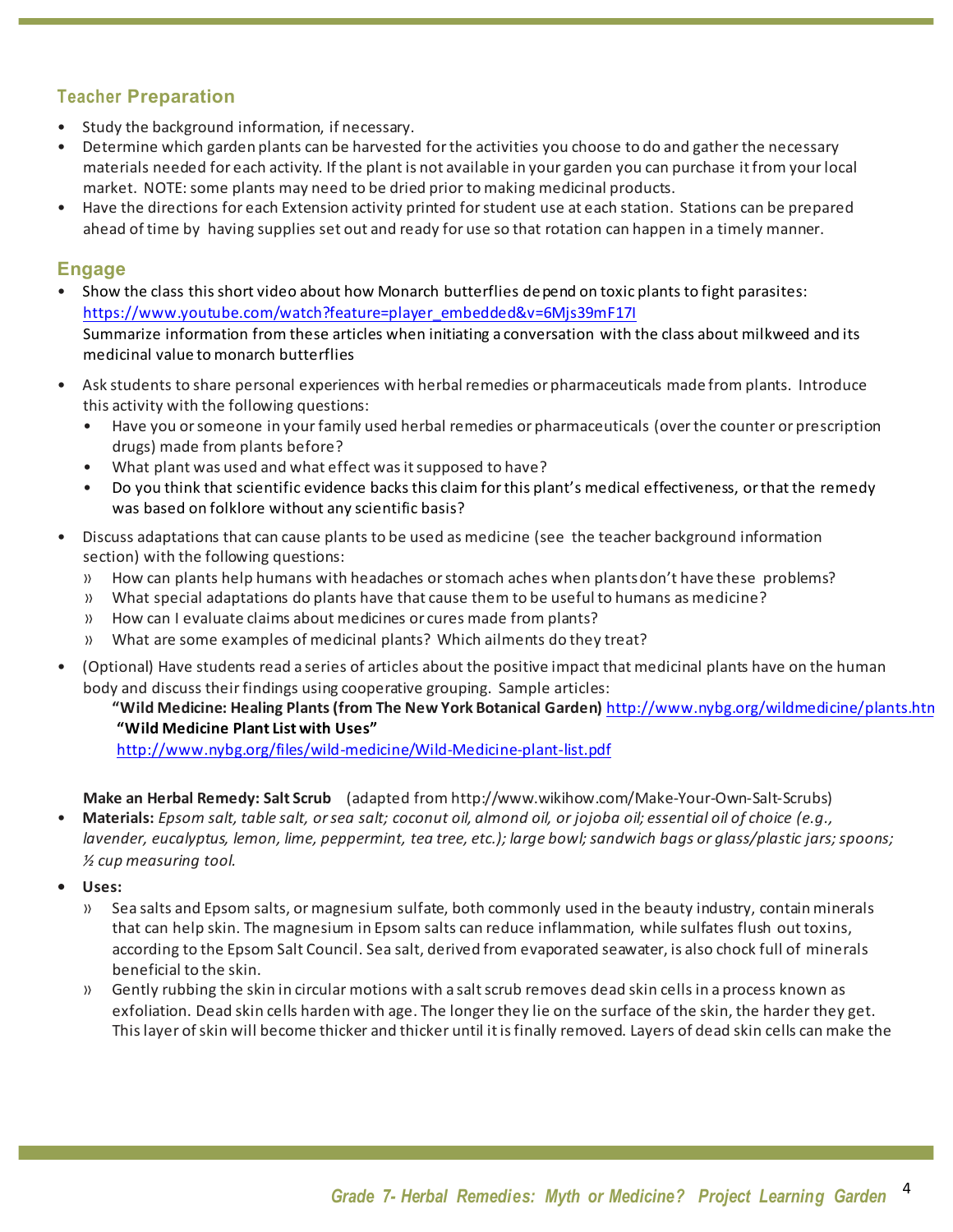skin look dry and flaky; exfoliation with a saltscrub reveals the moist, shiny skin hidden underneath.

» The abrasive action associated with saltscrubs invigoratesthe skin and helps to improve circulation. Improved

circulation gives skin a natural glow. Scrubbing with salt also helps to remove bacteria from the skin and unclog pores. Salt has antiseptic qualities, and when applied to the skin it may help kill bacteria and reduce inflammation along with any itching and pain associated with bacterial-related skin disease.

» Exfoliating with a saltscrub not only removes dead skin cells and increases circulation, but it also encourages

regeneration. Sloughing away dead skin cells actually promotes the growth of healthy new cells. This regeneration process tightens the skin, giving it a firmer and younger-looking appearance. Skin regeneration also reduces skin discoloration, evening out skin tone and improving texture.

### **• Directions:**

» Find a jar to hold yoursaltscrub. Almost any jar would be fine. You can get one that locks or one that has a screw

on lid. If you are a clumsy person, use a plastic jarinstead of glass, because thisscrub will be put near the shower or bath tub, and a glass jar may slip out of your hands and break into shards! Plastic has its disadvantages too. A plastic jar will absorb any essential oils you add into the scrub, and that means that you can never use the jarin any other purpose. Make sure whatever jar you are using is clean. A plastic zip top container will work well too.

» Choose a salt to use. Almost any kind will do. Sea salt, Epsom salt, kosher salt, even plain old table salt! Usually

table salt is the cheapest, and it has smaller granules, which means you don't have to mash any big salt clumps found in the other salts. Epsom salt has relaxing properties, while sea salt is often used in bath salts. Once you have chosen salt, fill about half of your jar or container with it. A good ratio to use is ½ cup oil to 1 cup salt.

» Pick an oil. Any kind will do, but a few skin nutritive oils are almond oil, coconut oil, grapeseed oil, safflower oil, jojoba oil, avocado oil, peanut oil, rosehip oil, sesame oil, macadamia nut oil, sunflower oil and olive oil. But one

oil you should avoid is baby oil, which contains mineral oil (a by-product of petroleum) because it doesn't absorb into skin and when it evaporates, this oil makes your skinfeel even dryer than before. Also baby/mineral oil clogs your pores, making your skin look drab.

- » Mix yoursalt scrub using a spoon.
- » Add a few drops of essential oils into the mixture. Choose a scent that suits your tastes. Some great ones are lavender (relaxing), peppermint (energizing), orange, lime/lemon, sandalwood, and vanilla. Or you can try extracts, like vanilla, almond, peppermint and coconut. Stir the salt scrub after you add the essential oil.
- » Put your salt scrub near the bathtub, shower or sink. Use your salt scrub while you are cleaning or soaking on particularly dry areas, like knees and elbows. This exfoliant works especially well on hands and feet too. Scrub skin in a circular motion using a loofah, shower puff, shower gloves, mesh scrubby, washcloth, or even just your hands. After waiting for a few minutes for the scrub to do its job, rinse off with warm water and pat

dry with a soft towel. If yourskin feels a tad bit too oily, you can wash it off with some soap, but it is not necessary

because usually the skin would absorb all the oil and that would benefit dry skin more. Yourskin should feel soft, moisturized, and exfoliated, with the hint of the fragrance you've chosen. No need to reach forthe body lotion afterwards. The salt in the scrub had exfoliated the layer of dead skin on the surface, while the oil had already done the job of moisturizing the new skin exposed, leaving you with supersoftskin.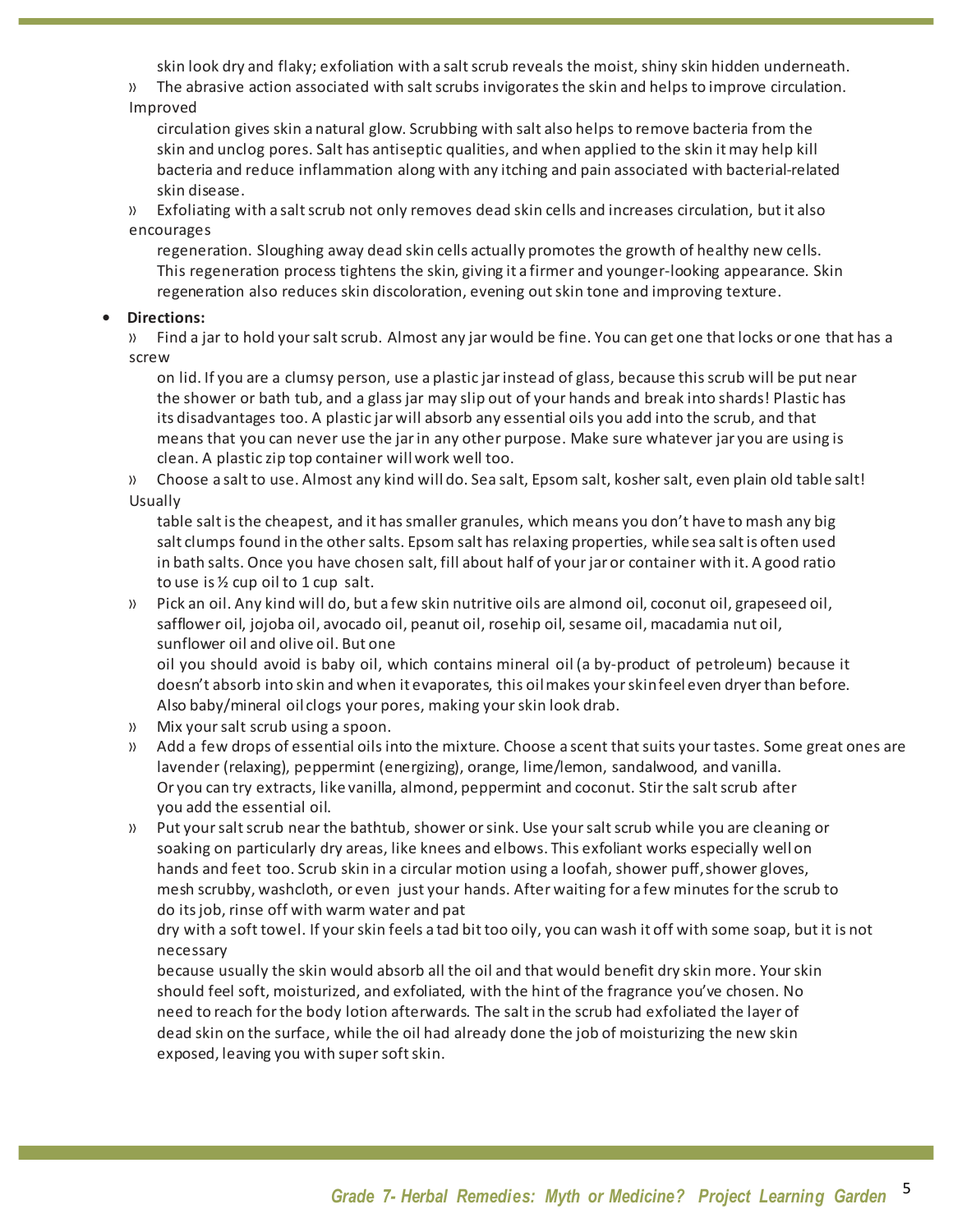### **Explore Part 1 Conductresearch on medicinal plants and herbalremedies**

Provide this list of reliable resources to students for evaluating claims about herbal cures and plantbased medicine: **Reliable Sourcesfor Scientific Evidence on Effectiveness of Herbal Remedies and Medicinal Plants** Cochrane Collaborative articles and meta-analysis on herbal remedies http://www.cochrane.org/search/site/medicinal%20plants **Herbal Medicine: Traditional Uses, What the Science Says, Side Effects and Cautions (from NIH)** http://www.nlm.nih.gov/medlineplus/herbalmedicine.html **Time to Talk: What You Should Know about 5 Popular Herbs (**from National Institutes of Health) https://nccih.nih.gov/health/tips/topsupplements Memorial Sloan Kettering's **"About Herbs"** Web App: http://www.mskcc.org/apps/herbs and Downloadable App for Apple devices: https://itunes.apple.com/us/app/aboutherbs/id554267162?mt=8 **Ethnobotanical and Phytochemical Databases of Plants** http://www.ars-grin.gov/duke/

### **PLANT-BASED REMEDIES RESEARCH**

| SYMPTOM/CONDITION TO                             |                                                                        |  |  |  |
|--------------------------------------------------|------------------------------------------------------------------------|--|--|--|
| <b>BE TREATED: COMMON</b>                        |                                                                        |  |  |  |
| <b>NAME OF PLANT:</b>                            |                                                                        |  |  |  |
| <b>LATIN NAME</b>                                |                                                                        |  |  |  |
| OF PLANT:                                        |                                                                        |  |  |  |
| <b>PLACE OF</b>                                  |                                                                        |  |  |  |
| <b>ORIGIN:</b>                                   |                                                                        |  |  |  |
| HOW PLANT IS USED MEDICINALLY:                   |                                                                        |  |  |  |
|                                                  | PART OF THE PLANT USED FOR MEDICINE:                                   |  |  |  |
| <b>ADAPTA</b>                                    |                                                                        |  |  |  |
| TIONS:                                           |                                                                        |  |  |  |
| <b>INTERES</b>                                   |                                                                        |  |  |  |
| <b>TING</b>                                      |                                                                        |  |  |  |
| <b>FACTS:</b>                                    |                                                                        |  |  |  |
| BRAND NAMES OF ANY DRUG DERIVED FROM THIS PLANT: |                                                                        |  |  |  |
|                                                  | ANY SIDE EFFECTS OR                                                    |  |  |  |
| PRECAUTIONS:                                     |                                                                        |  |  |  |
|                                                  | <b>ANY DRUG INTERACTIONS:</b>                                          |  |  |  |
|                                                  | RESEARCH FINDINGS ABOUT EFFECTIVENESS AND SOURCE OF RESEARCH OR CLAIM: |  |  |  |
|                                                  |                                                                        |  |  |  |
|                                                  |                                                                        |  |  |  |
|                                                  |                                                                        |  |  |  |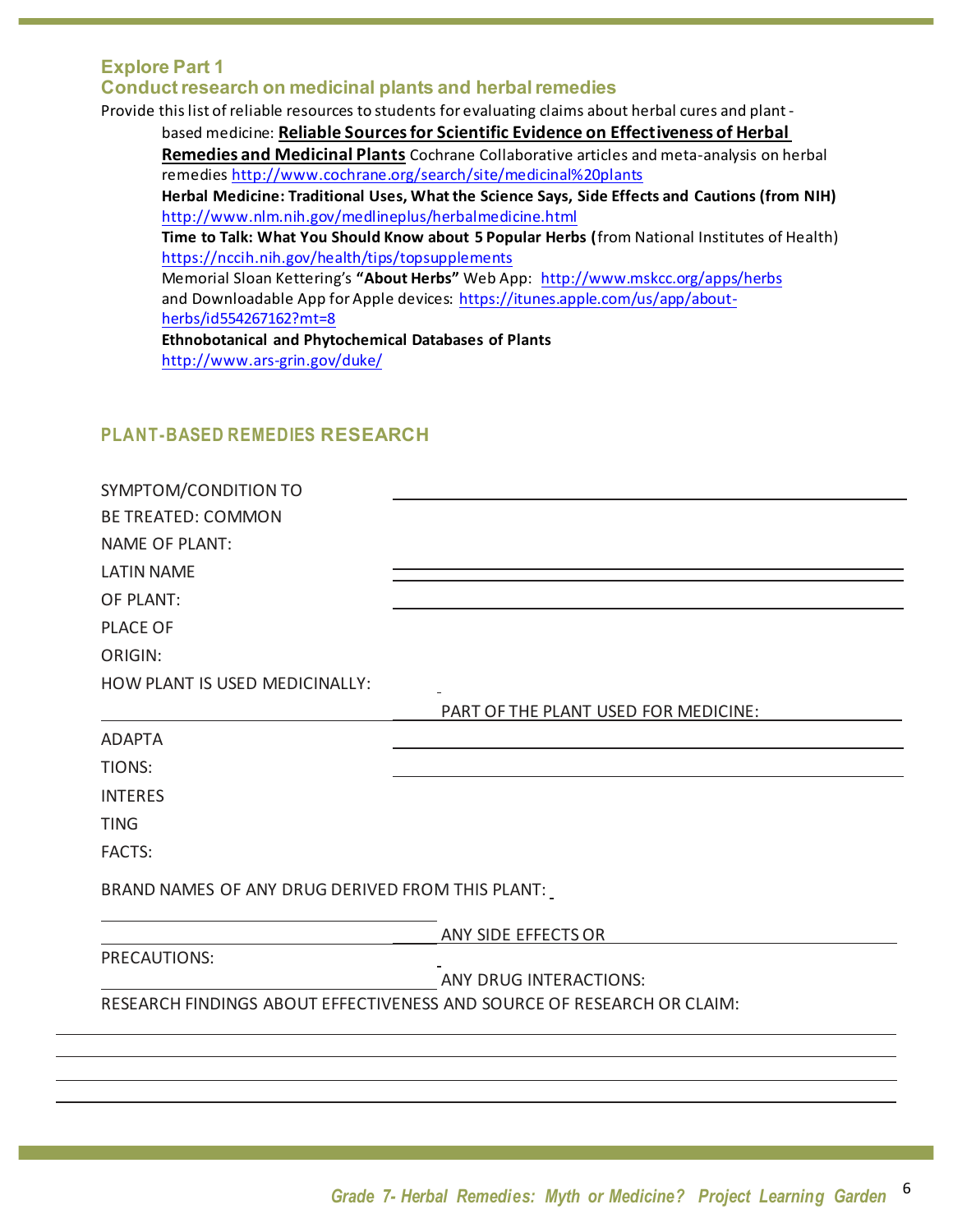### **Explore Part 2**

### **Investigate a plant's antibiotic potential by conducting an experiment**

Students will research plant species and test one for its antibiotic potential, reporting results to the Iliad Project, a citizen science database. Students will follow the protocols enclosed with the Iliad Project kit, to:

- $\frac{35}{17}$  Grow non-pathogenic bacteria on an agar plate
- $\frac{35}{17}$  Grind up the leaves and flowers of a plant species in a buffer solution, for testing
- $\frac{35}{7}$  Soak a filter paper circle in the ground plant solution (freezing an additional sample of the plant for retesting)
- $\frac{35}{17}$  Place filter paper circles on the agar plate, which will also contain buffer control and antibiotic control section s
- $\frac{36}{7}$  Allow bacterial cultures to grow and observe them to see if a clear space forms around a filter paper circle, indicating that bacterial growth is inhibited by the ground plant on the filter paper
- $\frac{36}{7}$  Report results to the Iliad Project, whether an antibiotic property is detected or not: http://www.theodin.com/the-iliad-project-kit-find-new-antibiotics-at-home/

### **Explanation from Evidence**

Based on research and evidence, students will be able to distinguish among claims for medicinal use of plants.

### **Environmental Stewardship**

Students will collaborate to designand build, install or expand an herb garden, selecting species that have traditionally been regarded as having medicinal properties. Then they will mark plants with numbered or QR coded labels and create a corresponding online or paper field guide.

Free QR code reader and scanner for I-phones

https://itunes.apple.com/us/app/qr-reader-foriphone/id368494609?mt=8

### **Evaluation**

A rubric is provided to assess how well students meet performance expectations.

### **Extension**

- Students can make their own essential oils at home. See the following websites:
	- » http://www.ehow.com/how\_12055425\_make-homemade-essential-oils-crockpot.html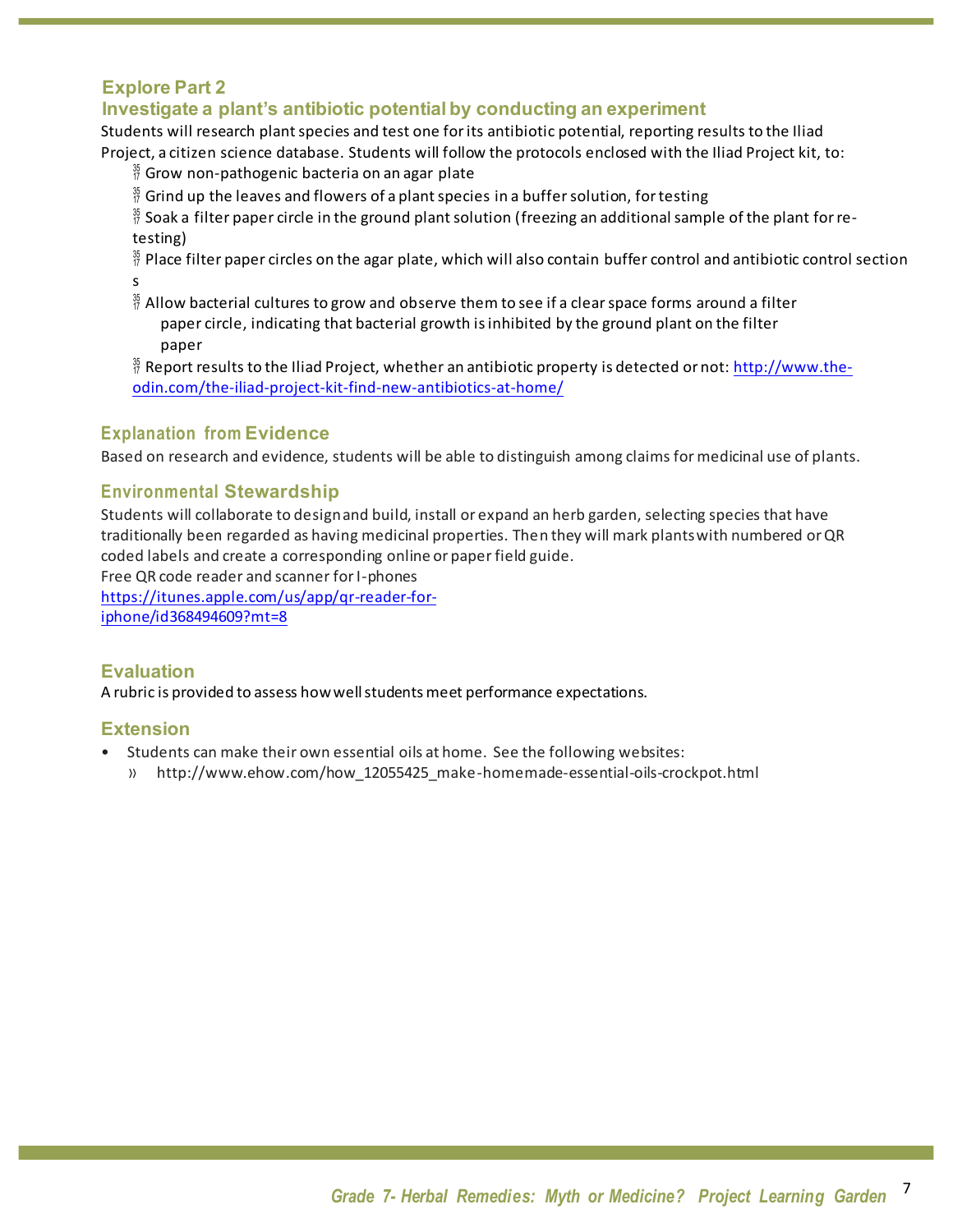*Name: Date: School:*

Name(s): Date:

|  | <b>Claim (answers question)</b> |  |
|--|---------------------------------|--|
|  |                                 |  |
|  |                                 |  |
|  |                                 |  |

| Revised Claim (if necessary to account for evidence that does not support original claim) |
|-------------------------------------------------------------------------------------------|
|                                                                                           |

Name(s): Date: **Claim (answers question)** Evidence (must include data) Reasoning (the argument: how the evidence supports or does not support **the claim) Revised Claim (if necessary to account for evidence that does not support original claim)**